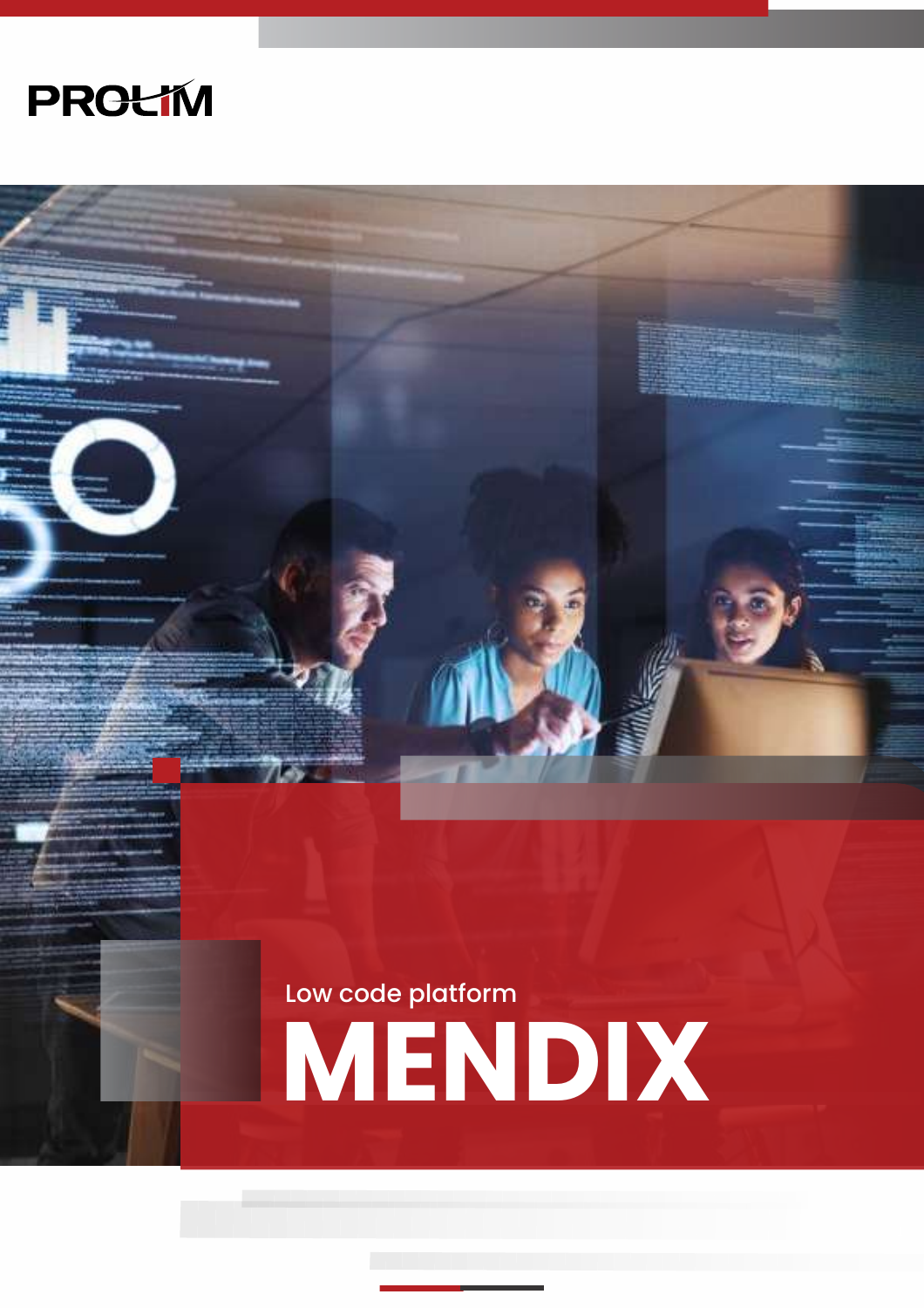#### **Mendix-low code platform**

Mendix is designed to accelerate enterprise application development and deployment. This platform offers both no code (business domain experts) and low code (professional technical developers) options.

### **Our Solutions**

# **PQ**

#### $(Confi<sub>g</sub>, p<sub>ri<sub>0</sub></sub>, p<sub>vi<sub>0</sub></sub>)$ (Configure, Price, Quote)

CPQ is a tool used by Sales Representatives  $\frac{1}{\sqrt{2}}$  to quickly and accurately generate quotes for specific orders, along with a complete<br>resource Management or along with a complete pricing proposal real-time within minutes.

|                                 | <b>Traject Information</b><br><b>Contractor</b>                                                                  |                |  | <b>I PROLIM</b>              |                                                                                                                                   | CPG : Configure-Price-Quete          |                               | <b>Carried</b><br><b>IMBOLDA</b><br>-<br><b>CALCUMBER-PRINTING</b> |                                                       |  |
|---------------------------------|------------------------------------------------------------------------------------------------------------------|----------------|--|------------------------------|-----------------------------------------------------------------------------------------------------------------------------------|--------------------------------------|-------------------------------|--------------------------------------------------------------------|-------------------------------------------------------|--|
| <b>Danmark</b>                  | $\frac{1}{2} \left( \frac{1}{2} \right) \left( \frac{1}{2} \right) \left( \frac{1}{2} \right)$<br><b>Latings</b> |                |  |                              | <b>Project Afformation</b>                                                                                                        |                                      | <b>Televine Specification</b> |                                                                    |                                                       |  |
| Arrestore<br><b>San America</b> | services.<br>Licensed and data through                                                                           |                |  | <b>Service</b>               | ----<br>$\frac{1}{2} \left( \frac{1}{2} \right) \left( \frac{1}{2} \right) \left( \frac{1}{2} \right) \left( \frac{1}{2} \right)$ | <b>Alaka Car</b>                     | <b>Controller Controller</b>  |                                                                    | <b>THEFT RESIDENT</b><br><b>Support</b>               |  |
| Associated States               | $\sim$                                                                                                           |                |  | <b>Service</b>               | contractor                                                                                                                        | <b>Bancheriner</b><br><b>Grante</b>  | London guidance               | -                                                                  | $\sim$<br>Secondary of                                |  |
| $\sim$                          | --                                                                                                               |                |  | <b>GRANDS</b>                | complementary than a decision for their                                                                                           | takarat-                             | <b>Service</b>                |                                                                    | <b>Service</b>                                        |  |
| akitatan                        | dick property for<br>--                                                                                          |                |  | <b>Element</b><br>detecting. | $\frac{1}{2}$                                                                                                                     | to the co-<br><b>Separate</b>        | $\sim$                        | ٠                                                                  | <b>Scott and Color</b><br>and committee area in their |  |
| <b>Deve-</b>                    | mar.                                                                                                             |                |  | provided their               | complete in                                                                                                                       | to last                              | ×                             | $\alpha$                                                           | <b>Northern Millers</b><br>٠<br>$\sim$                |  |
| <b>bolivey link</b>             | 1446 STR                                                                                                         | ٠              |  | <b>Starting</b>              | $-$                                                                                                                               | <b>Telephone</b><br><b>HEATLE</b>    | ÷.<br>$\sim$                  | $\sim$                                                             | An America<br><b>Marketing</b>                        |  |
|                                 |                                                                                                                  |                |  | <b>STORY OF</b>              | ٠<br><b>SHARE</b>                                                                                                                 | <b>WARRANT</b><br><b>Service Co.</b> |                               | ۰                                                                  | <b>Lances</b>                                         |  |
|                                 |                                                                                                                  |                |  |                              |                                                                                                                                   | <b>Separate</b>                      | $\sim$<br>œ.                  |                                                                    | $\sim$                                                |  |
|                                 |                                                                                                                  | terri          |  |                              |                                                                                                                                   | <b>High cost</b>                     | Limited.                      | <b>COLOR</b>                                                       | <b>Immuno</b><br>$-0.00$                              |  |
|                                 | In consumer Monday Law                                                                                           | Import for any |  | <b>Bankers (Senior</b>       |                                                                                                                                   |                                      |                               |                                                                    |                                                       |  |
|                                 | <b>REGISTER SECRETARY</b>                                                                                        | stars and      |  |                              |                                                                                                                                   |                                      |                               |                                                                    |                                                       |  |
|                                 |                                                                                                                  |                |  |                              |                                                                                                                                   |                                      |                               |                                                                    |                                                       |  |
|                                 |                                                                                                                  |                |  |                              |                                                                                                                                   |                                      |                               |                                                                    |                                                       |  |
|                                 |                                                                                                                  |                |  |                              |                                                                                                                                   |                                      |                               |                                                                    |                                                       |  |
|                                 |                                                                                                                  |                |  |                              |                                                                                                                                   |                                      |                               |                                                                    |                                                       |  |
|                                 |                                                                                                                  |                |  |                              |                                                                                                                                   |                                      |                               |                                                                    |                                                       |  |

| <b>PROLIM</b>                                    | <b>PLM Rol Calculator</b>  |      |                                        |                                           | Lossue               |
|--------------------------------------------------|----------------------------|------|----------------------------------------|-------------------------------------------|----------------------|
| Client / TC Client                               | <b>Document Management</b> |      |                                        | Prepared By : Prol<br>Itano 1 24-5ap-2020 | <b>n Consultancy</b> |
| <b>Business Activities</b>                       | Improvement                |      |                                        |                                           |                      |
| (1) Cost apent discovering documents             | 1879<br>世話を                |      | cred and out                           |                                           |                      |
| (2) Average time spent in acquiring documents    | 10000<br>AT. 00 %          |      | 91.857.500.08                          |                                           |                      |
| (3) Cost spent recreating a replacement document | <b>CT 20 %</b>             |      | 8103 906 08                            |                                           |                      |
| Hi Average time spent in processing dacuments:   | 22.88%                     |      | <b>1884,175.00</b>                     |                                           |                      |
| <b>Benefit from Disconsent Management</b>        | <b>12.99%</b>              |      | <b><i>RESRESZERU</i></b>               |                                           |                      |
| Benefit of Improved Document Management.         |                            |      | Benefit Compared to Industry Standards |                                           |                      |
| <b>B</b> . Bonefits                              |                            |      |                                        |                                           |                      |
| 1.114                                            | $\mathbb{R}^2$             |      |                                        |                                           |                      |
| 答:1M                                             | Cost.                      |      |                                        |                                           |                      |
| 15.044                                           |                            |      |                                        |                                           |                      |
|                                                  |                            |      |                                        |                                           |                      |
| <b>GB</b><br>$\overline{a}$<br>m                 | 10                         | f(T) | (2)<br>11                              | 141                                       |                      |

#### **PLM RoI Calculator**

The PLM RoI Calculator Solution analyses and quantifies the impact of technology and resources in a process and evaluates the productivity of the investment taking into consideration all the tasks performed at different levels of product development approximating the productivity boost enabled by the technology.

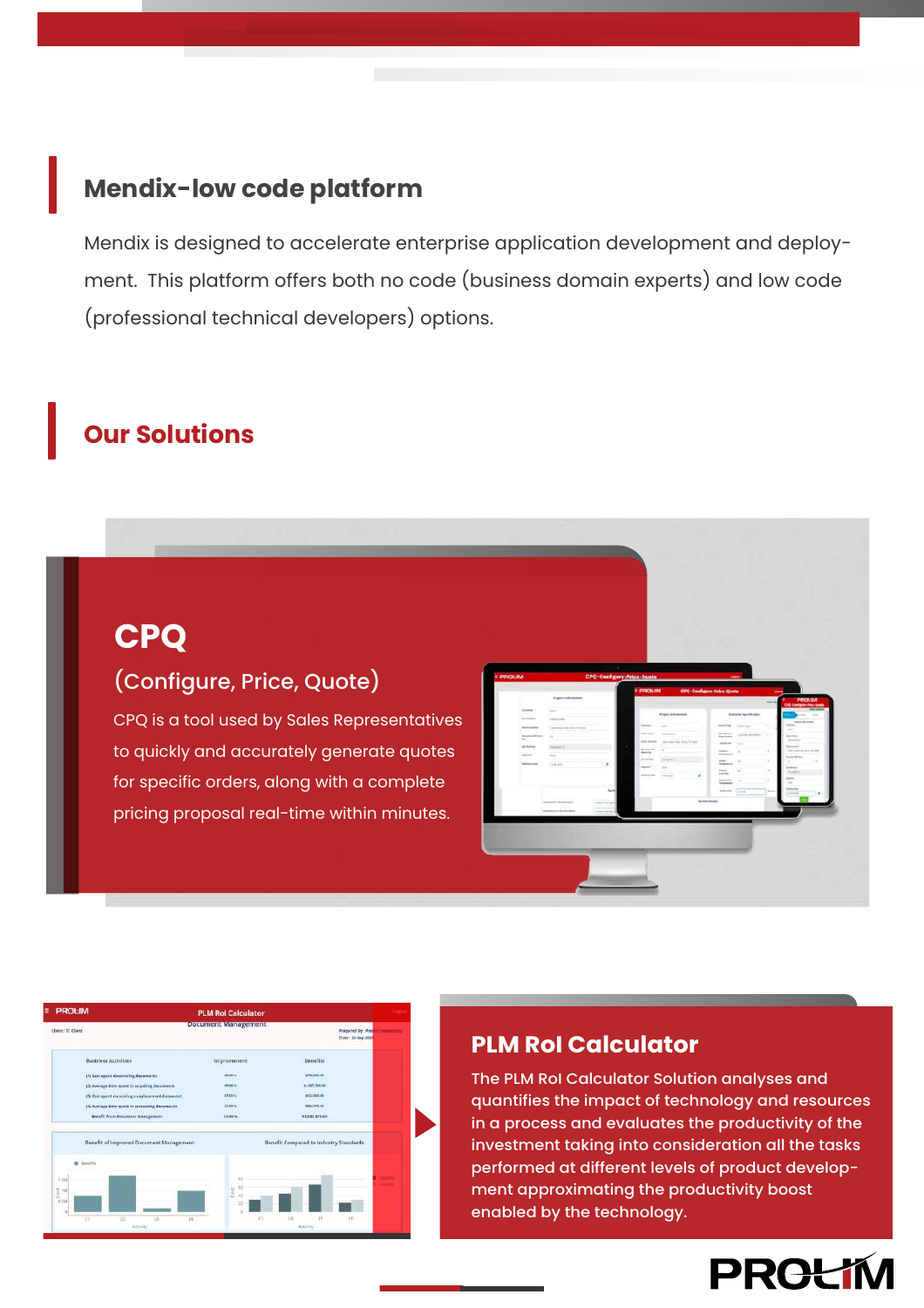

**Our Solutions**

#### **Service Management**

Issue management Application using mendix is a business solution, that lets you track,monitor and handle feedback from customers in a simple way. It allows a customer to report complaints easily and helps the customer service representative to address the complaints quickly and efficiently.

# **PROLIN Sunniv Chain** il in 1964 **CONTRACTOR STATISTICS**

#### **Supply Chain Management**

Supply chain management using Mendix is a Real-time platform to manage and track the end-to-end flow of materials from point of origin to point of consumption including quality checks at every point in the journey. This can be implemented in any supply chain ecosystem to have transparent process management, easy to track, and visualize the entire process in a dashboard on your computer, tablet or mobile.



#### **CPQ Doors and Windows**

CPQ Doors and Windows allows sales Representatives to generate accurate quotes and complete proposals within minitus on handheld devices. This solution is developed considering the requirements to build Windows, Patio Doors and Front Doors.



#### **Energy Resource Management**

Windmill Monitoring Application developed using Mendix provides a Dashboard to monitor the health of windfarms and windmills. It also displays alerts and various metrics/analytics in visual graphs and charts which can be monitored by the Administrator and take necessary corrective action in a timely manner if required.